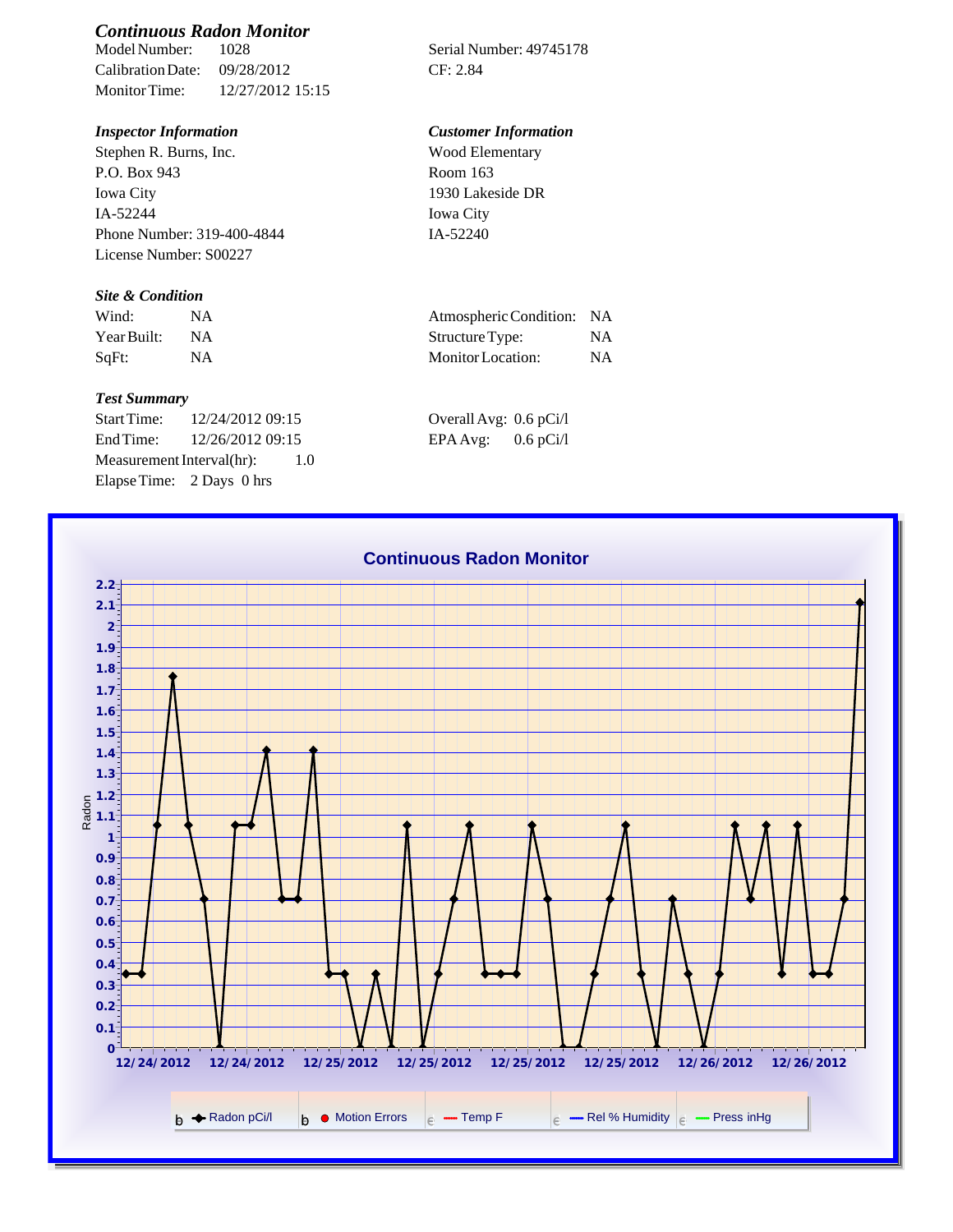| ******* | *******<br>12/24/2012 |       |
|---------|-----------------------|-------|
| Time    | Counts                | Flags |
|         | pCi/l                 |       |
| 10:15   | 0.4                   |       |
| 11:15   | 0.4                   |       |
| 12:15   | 1.1                   |       |
| 13:15   | 1.8                   |       |
| 14:15   | 1.1                   |       |
| 15:15   | 0.7                   |       |
| 16:15   | 0.0                   |       |
| 17:15   | 1.1                   |       |
| 18:15   | 1.1                   |       |
| 19:15   | 1.4                   |       |
| 20:15   | 0.7                   |       |
| 21:15   | 0.7                   |       |
| 22:15   | 1.4                   |       |
| 23:15   | 0.4                   |       |

|             | ******* 12/25/2012 ******* |              |
|-------------|----------------------------|--------------|
| <b>Time</b> | Counts                     | <b>Flags</b> |
|             | pCi/l                      |              |
| 00:15       | 0.4                        |              |
| 01:15       | 0.0                        |              |
| 02:15       | 0.4                        |              |
| 03:15       | 0.0                        |              |
| 04:15       | 1.1                        |              |
| 05:15       | 0.0                        |              |
| 06:15       | 0.4                        |              |
| 07:15       | 0.7                        |              |
| 08:15       | 1.1                        |              |
| 09:15       | 0.4                        |              |
| 10:15       | 0.4                        |              |
| 11:15       | 0.4                        |              |
| 12:15       | 1.1                        |              |
| 13:15       | 0.7                        |              |
| 14:15       | 0.0                        |              |
| 15:15       | 0.0                        |              |
| 16:15       | 0.4                        |              |
| 17:15       | 0.7                        |              |
| 18:15       | 1.1                        |              |
| 19:15       | 0.4                        |              |
| 20:15       | 0.0                        |              |
| 21:15       | 0.7                        |              |
| 22:15       | 0.4                        |              |
| 23:15       | 0.0                        |              |

|       | ******* 12/26/2012 ******* |              |
|-------|----------------------------|--------------|
| Time  | <b>Counts</b>              | <b>Flags</b> |
|       | pCi/l                      |              |
| 00:15 | 0.4                        |              |